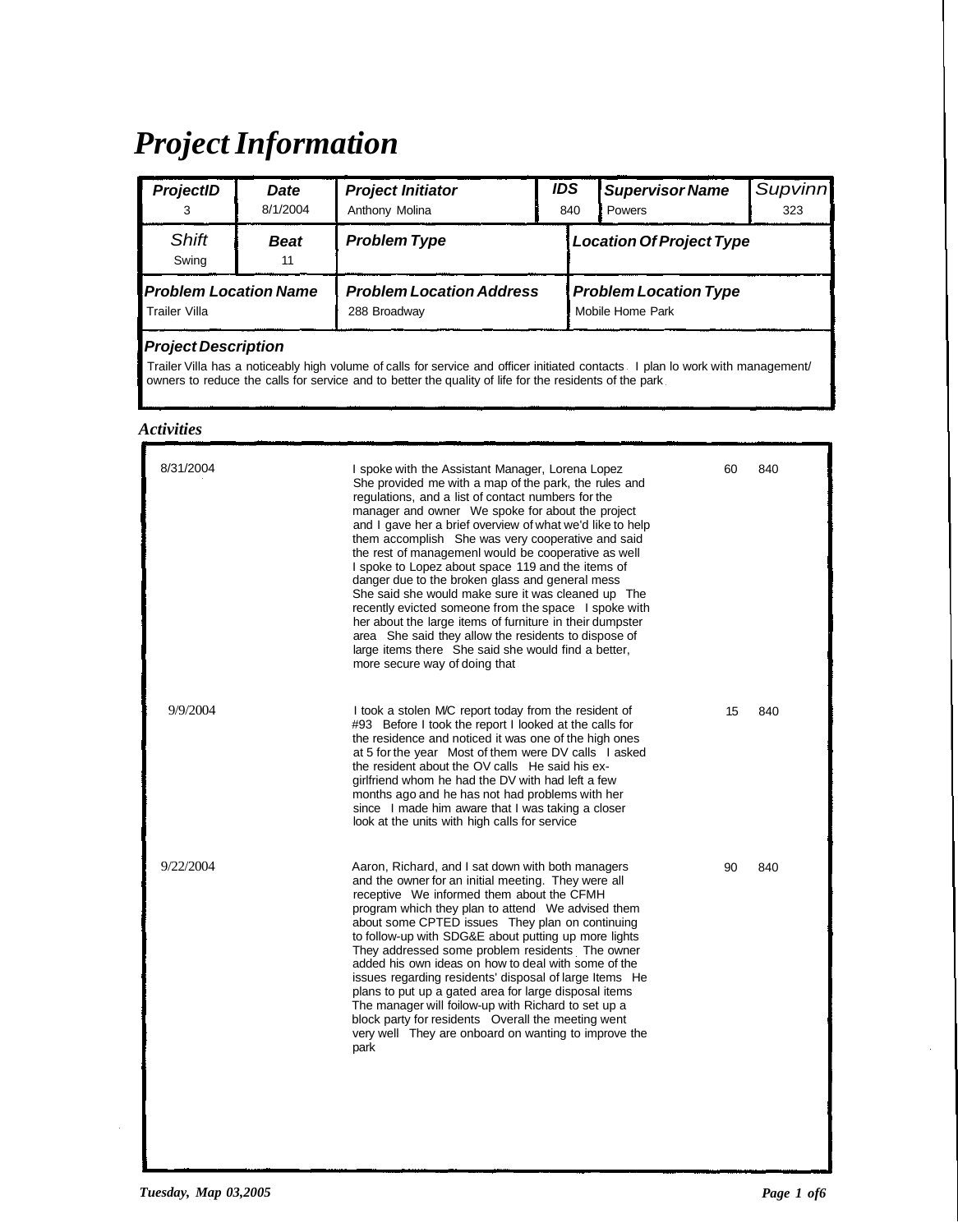| 9/15/2004 | I spoke with Jeanette (manager) and setup an<br>appointment to meet with her and Lorena Aaron<br>Anderson and I wilt be meeting with them at Trailer<br>Villa on 9-22-04 Richard Pruess might be able to<br>attend. We plan to discuss the units with high calls.<br>CPTED, and other items                                                                                                                                                                                                                                                                                                                                                                                                                                                                                                                                                                                                                 | 20 | 840 |
|-----------|-------------------------------------------------------------------------------------------------------------------------------------------------------------------------------------------------------------------------------------------------------------------------------------------------------------------------------------------------------------------------------------------------------------------------------------------------------------------------------------------------------------------------------------------------------------------------------------------------------------------------------------------------------------------------------------------------------------------------------------------------------------------------------------------------------------------------------------------------------------------------------------------------------------|----|-----|
| 9/15/2004 | I spoke with Aaron about the meeting I setup with<br>Jeanette He said he would print me out an updated<br>calls for service sheet for the last quarter                                                                                                                                                                                                                                                                                                                                                                                                                                                                                                                                                                                                                                                                                                                                                      | 20 | 840 |
| 9/17/2004 | I looked at the calls for service for the fast quarter. The<br>appeared higher than the quarter before it. But I<br>noticed 7 of the 35 calls were "follow-up" responses I<br>believe they were all tied into following up for the<br>project That would bring the calls back down to be<br>similar to the last quarters The same units Kept<br>showing up on the updated calls for service and it<br>seemed the highest call was for DV related incidents                                                                                                                                                                                                                                                                                                                                                                                                                                                  | 0  | 840 |
| 9/9/2004  | i spoke with the owner's son, Zac He said he handles<br>most of the legal affaire regarding Traiier Vilia and<br>other properties his father owns He would be the one<br>to keep in the loop as far as what changes need to be<br>made He was very receptive to what I had to say He<br>said they look at this as a positive thing They are<br>willing to make necessary adjustments He believes a<br>lot of Traiier Villa's problems are centered around<br>particular residents and the drug issue He would be<br>more than willing to evict problem people as long as<br>there are legal means He is going to be away for a<br>month. I explained I plan to conduct some preliminary<br>analysis and would like to set a meeting to talk about<br>some issues<br>Zac also said the lighting issue was brought to his<br>attention a couple of days ago by his manager He will<br>look into it right away | 30 | 840 |
| 9/8/2004  | I looked at the calls for service and observed they were<br>not centered on one particular type of crime. They<br>were pretty much spread across the board However,<br>there are several units that are responsible for high<br>calls I read through the reports and identified some of<br>the units responsible for high calls and what the<br>calls/reports were about I made a list of questions<br>regarding the units to ask the management on our next<br>meeting. I noted that some of the reports I read<br>through indicated the tenants of some of the high call<br>units were moving I'm going to confirm with<br>management whether or not they actually moved #62<br>and #139 for example have supposively moved and it<br>appears we have not received calls for them since the<br>apparent relocation                                                                                        | 60 | 840 |
| 9/2/2004  | I drove through the park late at night I observed<br>management had space 119 cleaned up of the<br>dangerous debris I also noticed they had the large<br>items of furniture removed from the dumpster area It<br>seems they are almost done painting parking spaces<br>Lopez has been been spending much of her own time<br>doing this. The parking areas look much cleaner than<br>when I initially drove through and took photos in July<br>Lopez said they will be taking much more firm aproach<br>on how they handle abandoned vehicles and general<br>parking.                                                                                                                                                                                                                                                                                                                                        | 0  | 840 |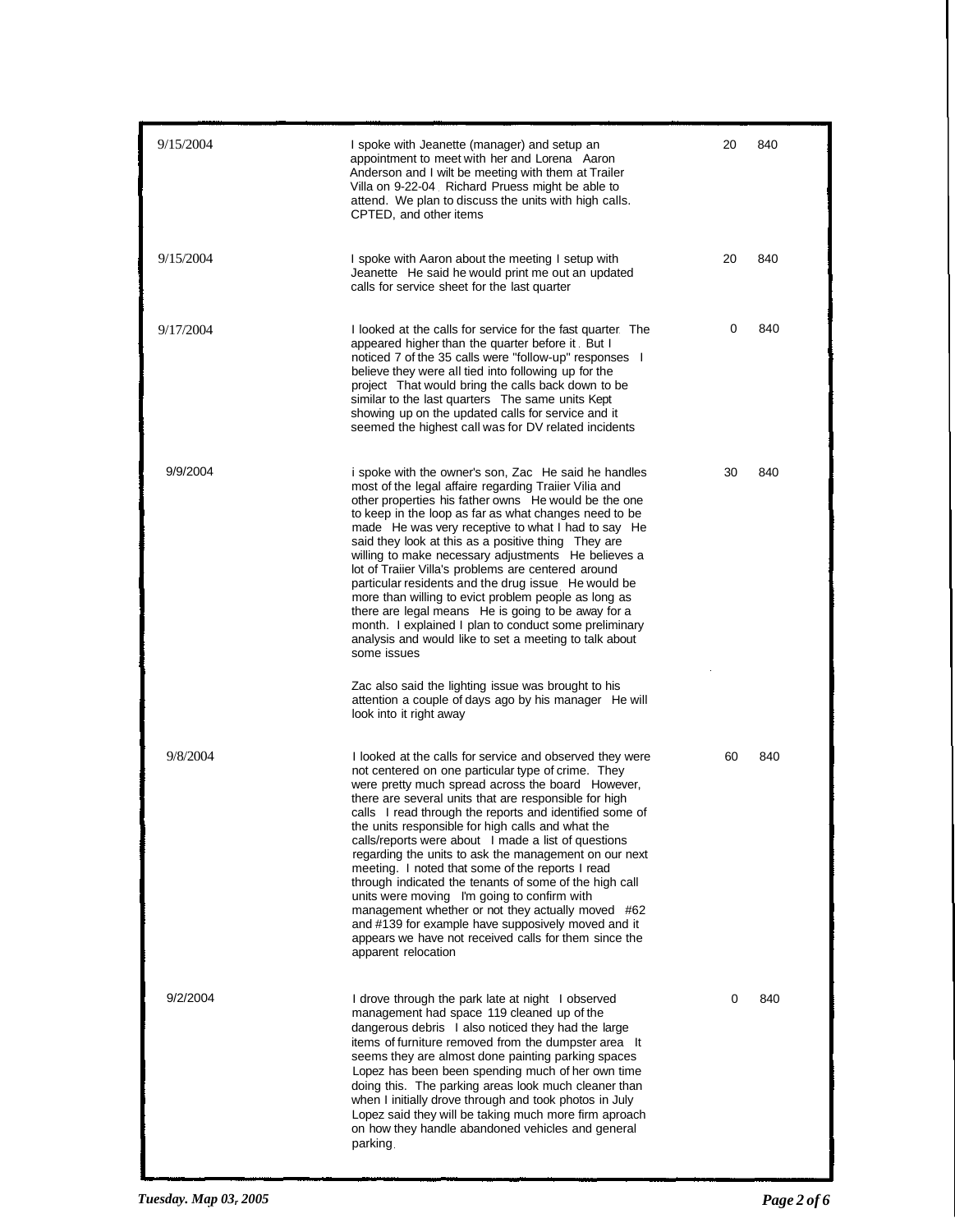| 9/5/2004   | I spoke with the manager, Jeanette Greaney She said<br>she already spoke with Agent Mendoza about the<br>project and would be willing to cooperate to make her<br>park a better place to live She said she could provide<br>me with information on the part! and the problems she<br>felt they faced She said the owners would be<br>coooperative She is already in the process of trying to<br>make some changes I will be calling herlo set up a<br>meeting with her and (he owner                                                                                                                                                                                                                                                                                                                                                                       | 20 | 840 |
|------------|------------------------------------------------------------------------------------------------------------------------------------------------------------------------------------------------------------------------------------------------------------------------------------------------------------------------------------------------------------------------------------------------------------------------------------------------------------------------------------------------------------------------------------------------------------------------------------------------------------------------------------------------------------------------------------------------------------------------------------------------------------------------------------------------------------------------------------------------------------|----|-----|
| 10/5/2004  | I've identified some of the "problem units" and have<br>begun talking one on one to them<br>I spoke with #24 and #105 which are related A<br>significant portion of CFS come from them. Most<br>involve a 15 yr old girl named Jade #24 is<br>grandmother/legal gaurdian #105 is step father She<br>frequently runs away Stepfather was cooperative and<br>allowed me to search his trailer after I informed him I<br>heard allegations from the grandmother that he allows<br>Jade to use drugs I did not find any narcotics or<br>paraphernalia when I searched The grandmother in<br>#24 said she has land in Fresno and will be moving<br>with Jsde to provide her a more peaceful upbringing I<br>will foilowup with management to see if she is moving<br>Unit 24 and 105 are related I spoke wiih both halves<br>which have long stem family issues | 60 | 840 |
| 10/16/2004 | I spoke with #68 which has a high CFS ft sounds like<br>the two roommates get afong fine. According to them<br>they are calling frequently because of one of their adult<br>daughters who constantly comes to their home and<br>starts arguments and gets violent I spoke with them<br>about a restraining order She is considering it I will<br>foilowup with that                                                                                                                                                                                                                                                                                                                                                                                                                                                                                        | 30 | 840 |
| 11/13/2004 | Trailer Villa put on a biock party so that we could speak<br>with them about the project. Aaron and Richard<br>Preuss attended with me I advised residents about<br>the survey I planned on passing out                                                                                                                                                                                                                                                                                                                                                                                                                                                                                                                                                                                                                                                    | 60 | 840 |
| 11/14/2004 | Worked on a survey to pass out to residents                                                                                                                                                                                                                                                                                                                                                                                                                                                                                                                                                                                                                                                                                                                                                                                                                | 30 | 840 |
| 11/8/2004  | I stopped by unit 24 to follow-up with Jade and her<br>grandmother, Geraldine Honeywell. They are<br>supposed to be moving to Fresno. Geraldine said<br>Jade has been going to rehab and her medicine is<br>working fine                                                                                                                                                                                                                                                                                                                                                                                                                                                                                                                                                                                                                                   | 20 | 840 |
| 11/29/2004 | Completed the survey and sent it to Aaron for<br>processing and translation.                                                                                                                                                                                                                                                                                                                                                                                                                                                                                                                                                                                                                                                                                                                                                                               | 30 | 840 |
| 1/19/2005  | I called and spoke with the Mesa Police Dept in<br>Arizona about their crime free programs I sent some<br>CD's to them to have their programs copied They said<br>we can manipulate the mobile home one and use ft<br>with their permission.                                                                                                                                                                                                                                                                                                                                                                                                                                                                                                                                                                                                               | 30 | 840 |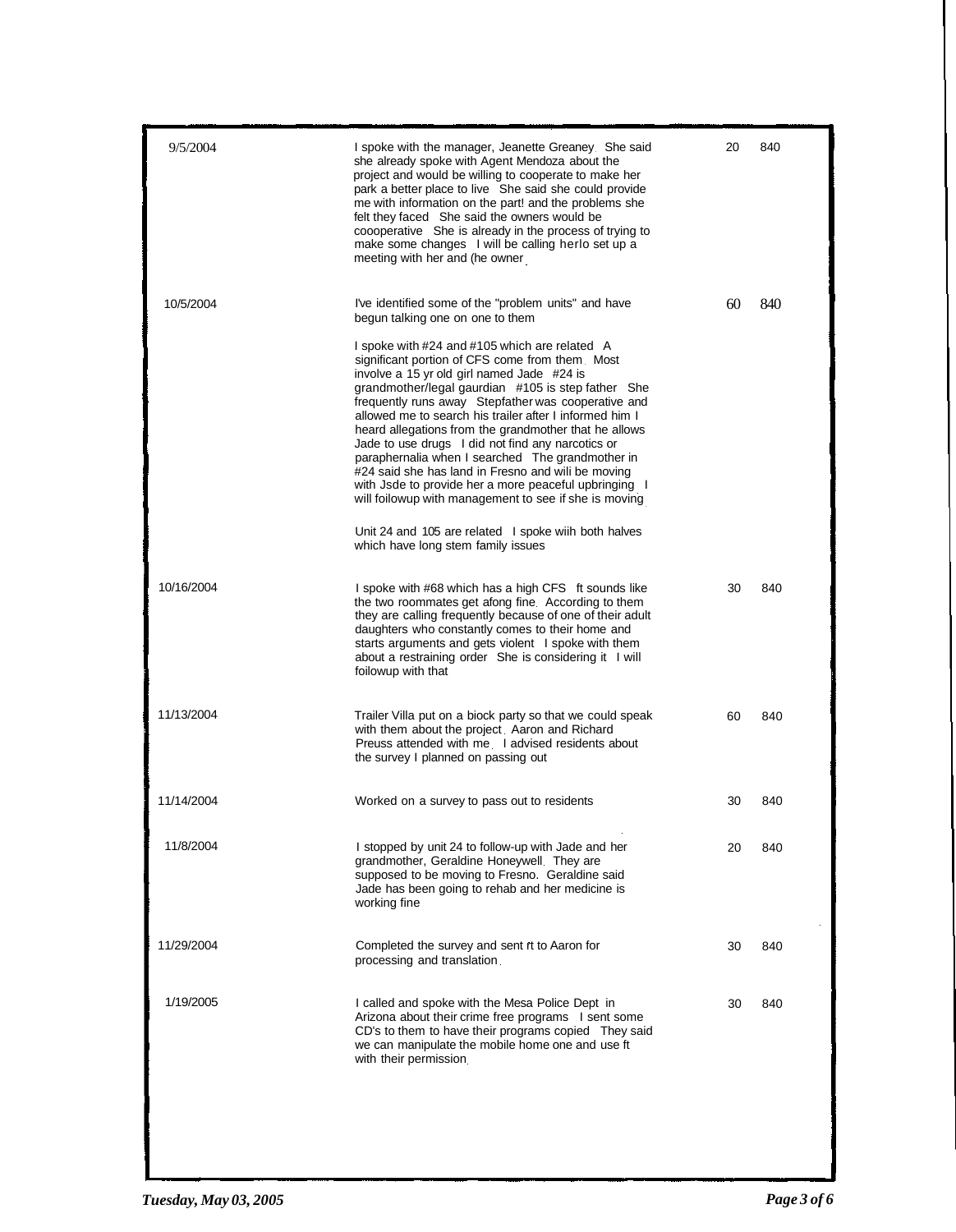| 1/20/2005 | 1 spoke with the SDSO COPPS office They directed<br>me to the Alpine Office to inquire about the mobile<br>home crime free program. Currently it's the only one<br>being used in the county. 1 left a message with the<br>deputy in charge of it When she calls back 1 will try to<br>get a copy from her                                                                                                                      | 45 | 840 |
|-----------|--------------------------------------------------------------------------------------------------------------------------------------------------------------------------------------------------------------------------------------------------------------------------------------------------------------------------------------------------------------------------------------------------------------------------------|----|-----|
| 1/15/2005 | 1 received the surveys after translation 1 passed out<br>100 of 150 Most of them I handed out to the resident<br>Some I placed in mailboxes                                                                                                                                                                                                                                                                                    | 60 | 840 |
| 1/13/2005 | t spoke with the owner's son, Zac. I followed up and<br>made sure he was aware of the Crime Free Lease<br>Addendum I provided to the Asst Manager t faxed it<br>to him. He is going to make sure all prospective<br>residents sign it                                                                                                                                                                                          | 30 | 840 |
| 1/21/2005 | i spoke with the manager again because I did not see<br>the street lights put up It has beer) a while since they<br>said they were going to put them up. They said SDGE<br>was the hold up. I called SDGE and spoke with the<br>Rep in charge of their area Me said they are on the list<br>but currently the schools are taking precidence. He<br>plans to put Trailer Villa's up in 6 weeks 1 will follow<br>up              | 45 | 840 |
| 1/7/2005  | 1 spoke with management about putting up "no<br>tresspass" signs and writing a letter authorizing arrest<br>for tresspassers She said she would work on it                                                                                                                                                                                                                                                                     | 30 | 840 |
| 1/20/2005 | The manager called me She finished the letter<br>authorizing CVPD to arrest tresspassers 1 will pick it<br>up and turn it in                                                                                                                                                                                                                                                                                                   | 15 | 840 |
| 1/18/2005 | Richard Preuss provided me with the number for a<br>company out of Sante Fe Springs, "Zumar Inc" that<br>makes signs They have already made no tresspass<br>signs for people in our city 1 called They have them<br>on file They cost about \$25 each plus shipping<br>Trailer Villa needs four 1 called and told the manager<br>She said they'd be willing to get them 1 am verifying<br>the signs are acceptable by the city | 60 | 840 |
| 1/28/2005 | ! spoke with Barbara from SDSO Santee She is<br>putting on a CFMH meeting coupled with Mobile<br>Housing on Feb 16th She invited me to attend She<br>faxed me an agenda It is the same as out class She<br>explained the lawyer who speaks specializes in Mobile<br>Residency Laws That is the major difference I'm<br>looking to see if we can start the CFMH for mobile<br>homes here in CV                                  | 30 | 840 |
| 1/29/2005 | 1 finished handing out all of the surveys at Trailer Vttia                                                                                                                                                                                                                                                                                                                                                                     | 60 | 840 |
| 1/10/2005 | i followed up with the managers about evictions. They<br>said they have one in progress right now                                                                                                                                                                                                                                                                                                                              | 15 | 840 |
|           |                                                                                                                                                                                                                                                                                                                                                                                                                                |    |     |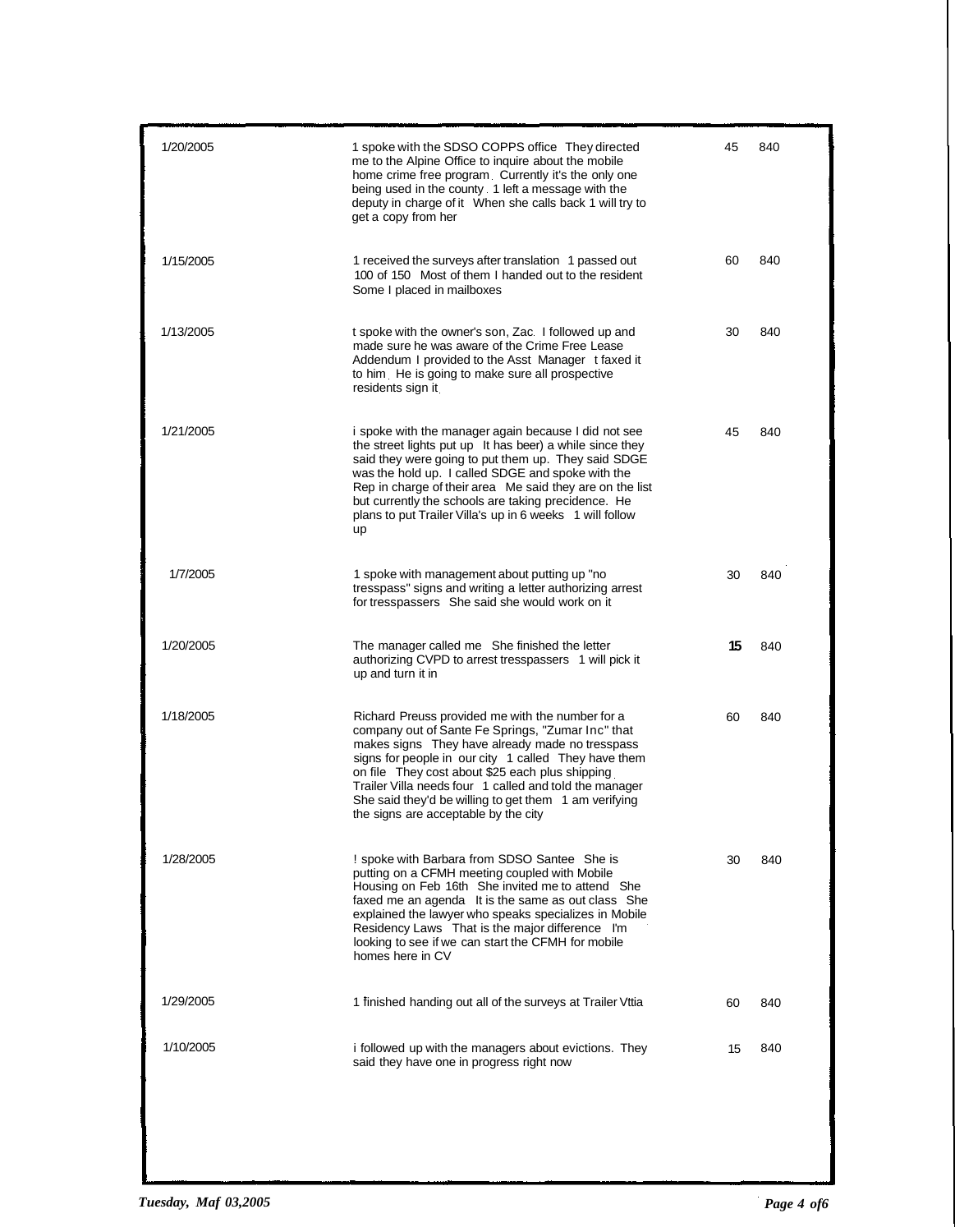| 2/18/2005 | I talked to Saily of DVRT about doing some follow-up<br>with units at the park I told her I would speak with the<br>units we have DV calls at and let them know I'm going<br>to have her call and talk with them She said she<br>would be willing to help with that                                                                                                                                                                                                                                                                                                                 | 15 | 840 |
|-----------|-------------------------------------------------------------------------------------------------------------------------------------------------------------------------------------------------------------------------------------------------------------------------------------------------------------------------------------------------------------------------------------------------------------------------------------------------------------------------------------------------------------------------------------------------------------------------------------|----|-----|
| 2/25/2005 | i spoke with John Stedman about the survey results.<br>Traffic Speed and drugs were at the top of the list of<br>concerns. John suggested speed bumps to deter<br>people cutting through I'll talk to the management<br>about that                                                                                                                                                                                                                                                                                                                                                  | 20 | 840 |
| 2/18/2005 | I checked the CV Muni Code and verified the tresspass<br>signs previously made by Zumar Industries are still<br>current and usable                                                                                                                                                                                                                                                                                                                                                                                                                                                  | 15 | 840 |
| 2/3/2005  | I spoke with Don Johnon of Code Enforcement He<br>said he did an inspection at Trailer Villa In regards to<br>their electrical work. He said there may be some<br>serious issues 1 will be meeting with him later                                                                                                                                                                                                                                                                                                                                                                   | 15 | 840 |
| 2/4/2005  | 1 spoke with the manager over the phone She said<br>they finished evicting #93 She also said they were<br>going to issue a letter to another problem unit for<br>eviction She said she provided CVPD with a letter<br>authorizing enforcement of trespassers on the property.                                                                                                                                                                                                                                                                                                       | 20 | 840 |
| 2/25/2005 | 1 spoke with Trailer Villa Manager She said she would<br>order the tresspass signs immediately They'll cost<br>about \$25 each plus \$5 shipping each. The manager<br>said they already have a maintenance person to take<br>care of putting them up when they receive them.                                                                                                                                                                                                                                                                                                        | 30 | 840 |
|           | She also told me they are going to evict Edward Serdl<br>who in Unit 105 That unit is very high for calls for<br>sen/ice. Plus, it is related to unit 24 and they<br>constantly have problems with eachother. Hopefully<br>this will cut down the cafls on both units                                                                                                                                                                                                                                                                                                               |    |     |
|           | The manager also said she thinks the owner fixed the<br>problems with the electrical setup after being contacted<br>by Code Enforcement                                                                                                                                                                                                                                                                                                                                                                                                                                             |    |     |
| 3/30/2005 | 1 spoke with the manager, Jeannette She said the<br>owner did not want to order the tresspass signs right<br>away. He is going to check with some of his printers to<br>see if they could do them cheaper, 1 advised her to get<br>the signs as quickly as possible She added that<br>#105's evicition was complete and he moved out                                                                                                                                                                                                                                                | 15 | 840 |
| 3/14/2005 | I went through last months calls for service printed out<br>by Dispatch.                                                                                                                                                                                                                                                                                                                                                                                                                                                                                                            | 30 | 840 |
| 3/23/2005 | I stopped by the Trailer Park office and spoke with the<br>asst manager, Lorena She said they had not ordered<br>the tresspass signs yet. She could not locat the phone<br>number for zumar industries 1 told her 1 would get the<br>number again and give it to her She updated me on<br>the progress of the eviction for space 105. She<br>updated me on the new tenants in space 93 She said<br>they were screened much better than the previous<br>tenant and have been pretty quiet 1 spoke with her<br>about my plan to have DVRT contact the units with<br>multiple DV calls | 30 | 840 |

 $\sim$